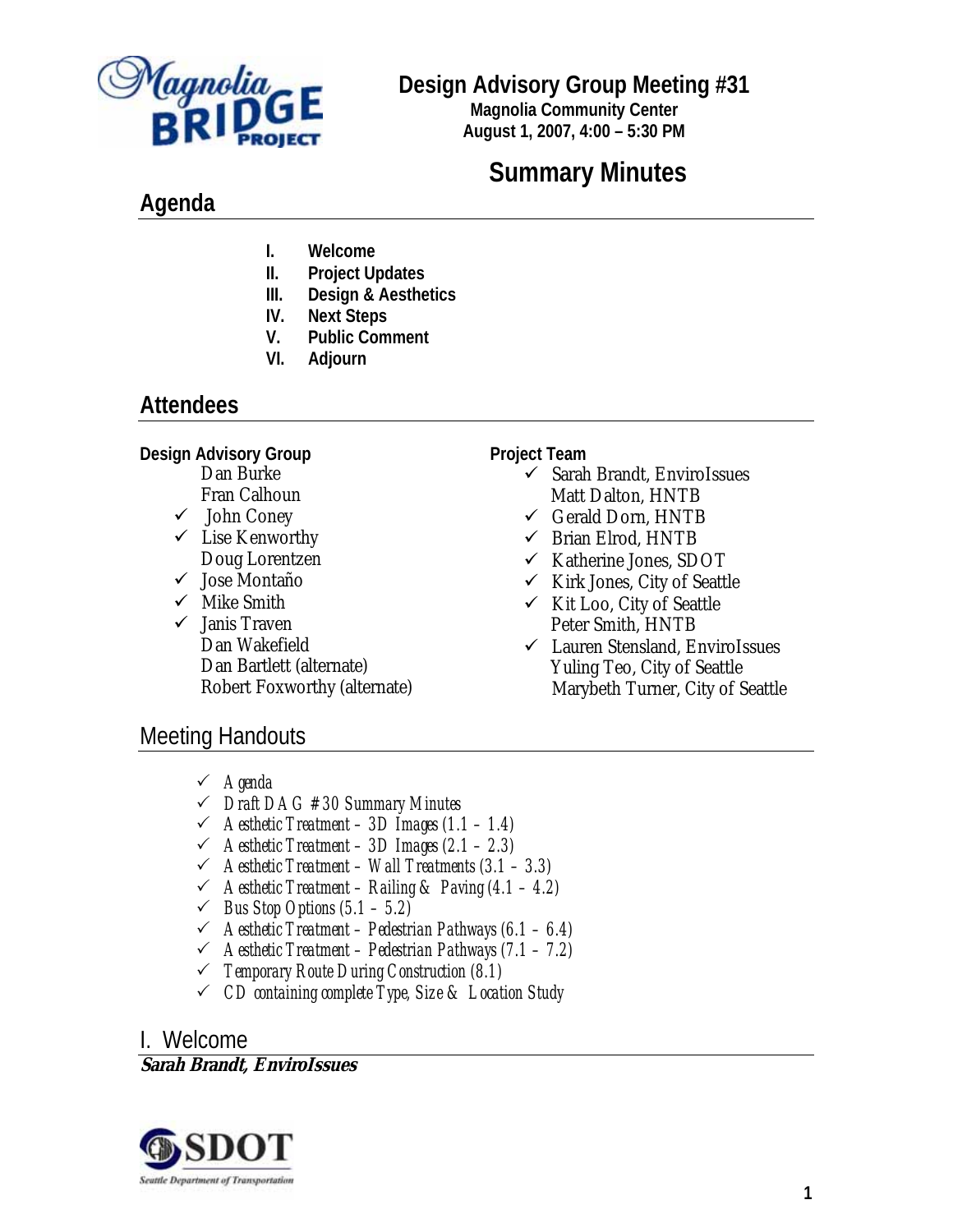Sarah welcomed the group and reviewed the agenda. She asked for any edits to the June 6 DAG meeting summary by the following Wednesday.

### II. Project Updates

### **Kirk Jones, SDOT**

#### **Port of Seattle Coordination**

Kirk shared that SDOT continues to work closely with the Port of Seattle and have made pier adjustments to accommodate their development and we're talking about how to best work the pedestrian connection at the east end with the entrance to the Port property.

#### **Discussion**

**Kenworthy:** We've been asking for more specifics from the Port and the SDOT on detour planning and coordination and they need to be forthcoming with what they have at this point. It can be a draft but we need something concrete.

**Traven:** Has the Port talked about transportation, given the plans they have for North Bay? At our district council meeting we were shown some plans.

**Kenworthy:** My understanding is that the Seattle Planning Commission will be strengthening industrial planning and that local groups don't want destination shopping in this area.

**Smith:** How big will North Bay development be?

**Jones:** We have shared the Magnolia Bridge design with them and the bridge is a given they have to plan around for any new streets. There's a trigger level of development after which the Port will need a North Bay bridge to help bring traffic in and out of the Port. That's what I know about their transportation plan.

#### **King County Metro Coordination**

Kirk explained that Metro has asked SDOT to assume two bus stops on the bridge, one on each side of the structure to serve both directions of travel. We'll need some way to connect our path to the stop on the north side. There are two options, either a pedestrian ramp connecting to the stop, or a sidewalk where pedestrians exit the bus and walk down the main off ramp along the sidewalk. We're looking a cost comparison between those two options.

#### **Type, Size & Location (TS&L) Study**

The DAG received CDs with the complete TS&L report. The TS&L is finalized and will be posted on the SDOT website shortly.

#### **Environmental Update**

Kirk shared that the soils investigation was completed and we examined the seawall and all the reports from that are coming to the designers. They are working on the foundation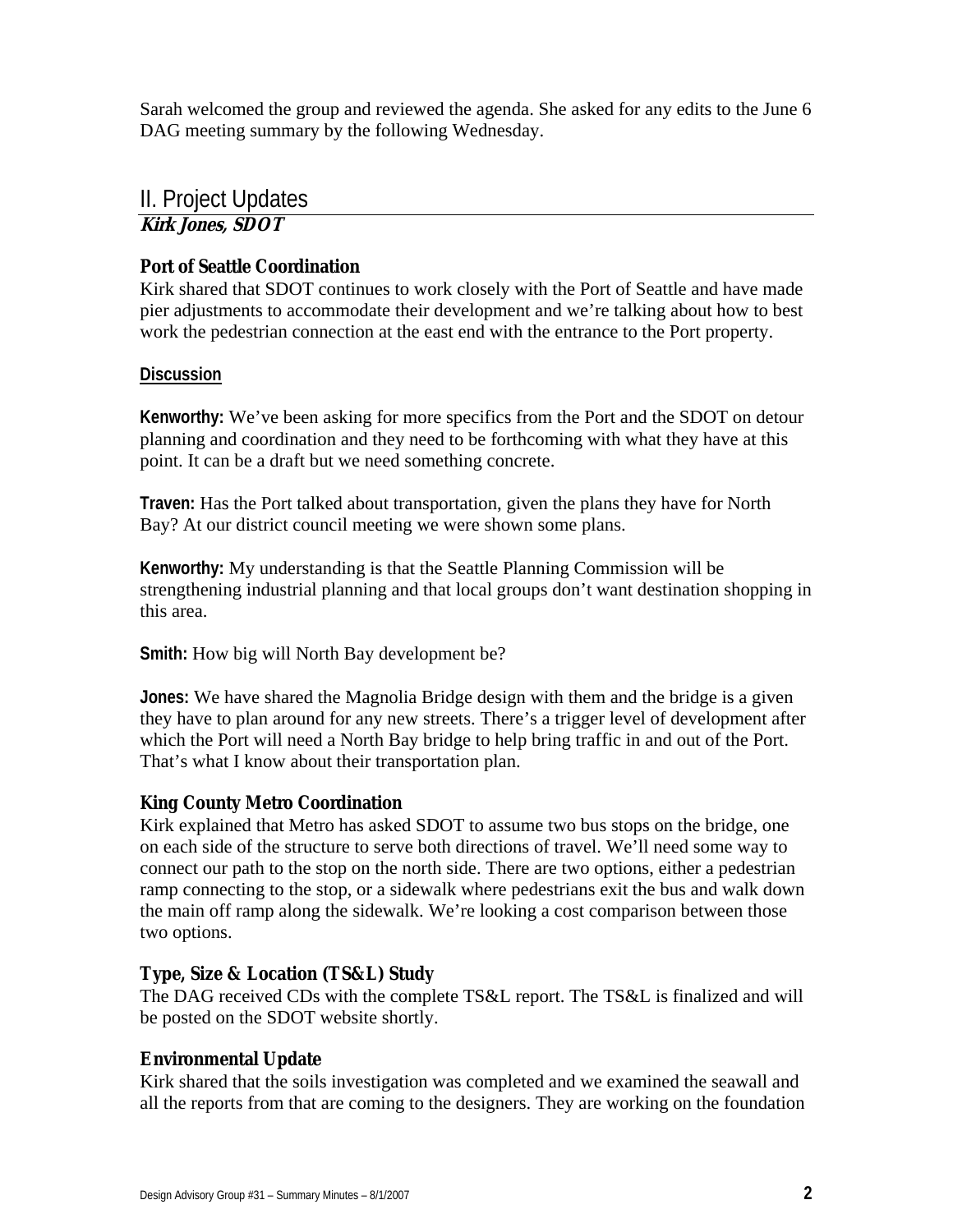designs. SDOT has received comments from WSDOT on the Biological Assessment and are responding to those and returning responses next week. Kirk's team has checked on the status of the Environmental Assessment (EA), SDOT was supposed to have comments within thirty days of releasing the hard copy of the EA, which would have been July 20, so they are hoping to receive comments soon.

#### III. Design & Aesthetics **Brian Elrod, HNTB**

Brian and his team have continued to work on the plans for design and aesthetic elements for the bridge, using the DAG's feedback from last meeting to guide their work. Brian will share the next level of design and ask for further input from the DAG regarding these current design developments. The first graphic in the upper left (1.1) shows the design of the overlooks, including the two-foot wall and the steel railing.

#### **Discussion**

**Kenworthy:** That's the tube railing?

**Elrod:** Yes and the railing has a slight arc that makes it hard to climb on, for safety.

**Kenworthy**: Is the hanging lamp the same as the maritime lamp?

**Elrod:** Yes, people referred to that both ways. It has that hanging lamp shape and a maritime feel to it.

**Kenworthy:** Which one is the pedestrian light?

**Elrod:** One the second page, in the large image.

**Kenworthy:** What's the lower right on the first page here?

**Elrod:** The roadway light; these reflect what we talked about last time

**Coney:** Are both lights connected to the pilaster?

**Elrod:** The roadway lights are connected to the barrier between the roadway and the sidewalk. The pedestrian lights are connected to the barrier on the outside edge of the bridge, on the other side of the sidewalk. There will be a pedestrian light every 150 feet and the pilasters are every 50 feet. The upper right image (1.2) shows the walkway adjacent to the traffic barrier, as well as the outer barrier.

**Coney:** How high is the barrier?

**Elrod:** It is 54 inches tall.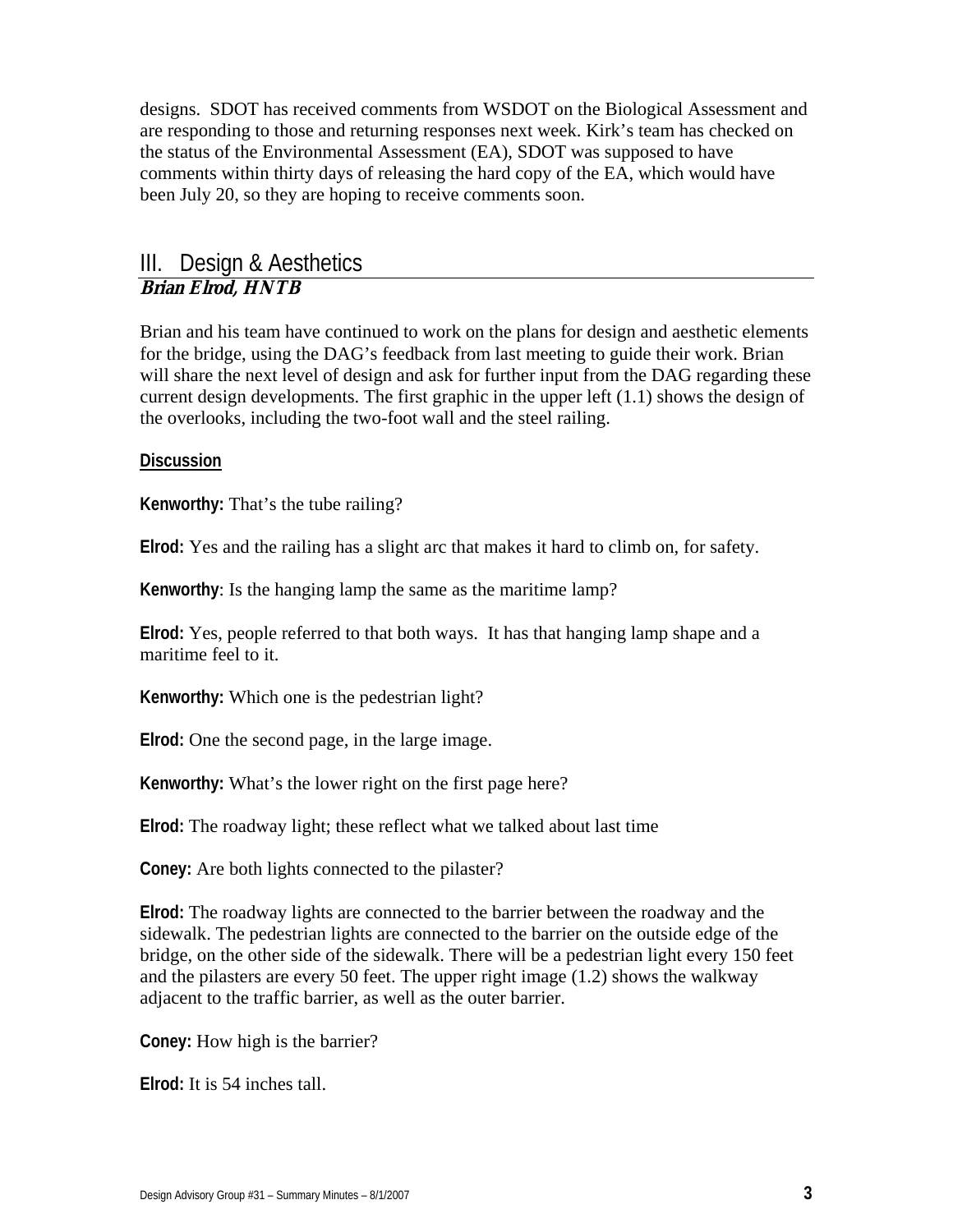**Coney:** How does that height address WSDOT requirements for throw-barriers over railroads and roadways?

**Jones:** Yes, the railing will be higher in those areas.

**Coney:** There's a group that's still meeting about suicides on the Aurora Bridge and it turns out that fifty percent of those were over roadway. I don't know about the suicide risk for this bridge.

**Jones:** There's not really a history of that.

**Smith:** But it has happened.

**Kenworthy:** Why are the overlooks over concrete instead of over water?

**Elrod:** They're designed to be over the bridge columns.

**Dorn:** There were also designed to at specific locations, such as where the ramps met the trail.

**Elrod:** The overlook at the left in your diagram is also designed to have the most panoramic view of the bay.

**Kenworthy:** There may also be Port development in this area, so you might consider moving the overlooks to over the water. That would provide a view of boats instead of potential rooftops.

**Jones:** Good point.

**Traven:** How high are the overlooks?

**Elrod:** This one is about thirty feet.

**Traven:** The buildings would be forty-five to ninety feet.

**Kenworthy:** Well, that's in play in the City Council.

**Jones:** That's something to think about, moving the overlook to have a view of the water.

**Smith:** I have a thought about the foot-level lighting. It seems that those could provide enough light to preclude the need for the tall maritime lights. We could fewer pieces sticking up into the air.

**Elrod:** The low wall lights don't provide much light.

**Smith:** There might be other kinds of lights that provide more illumination.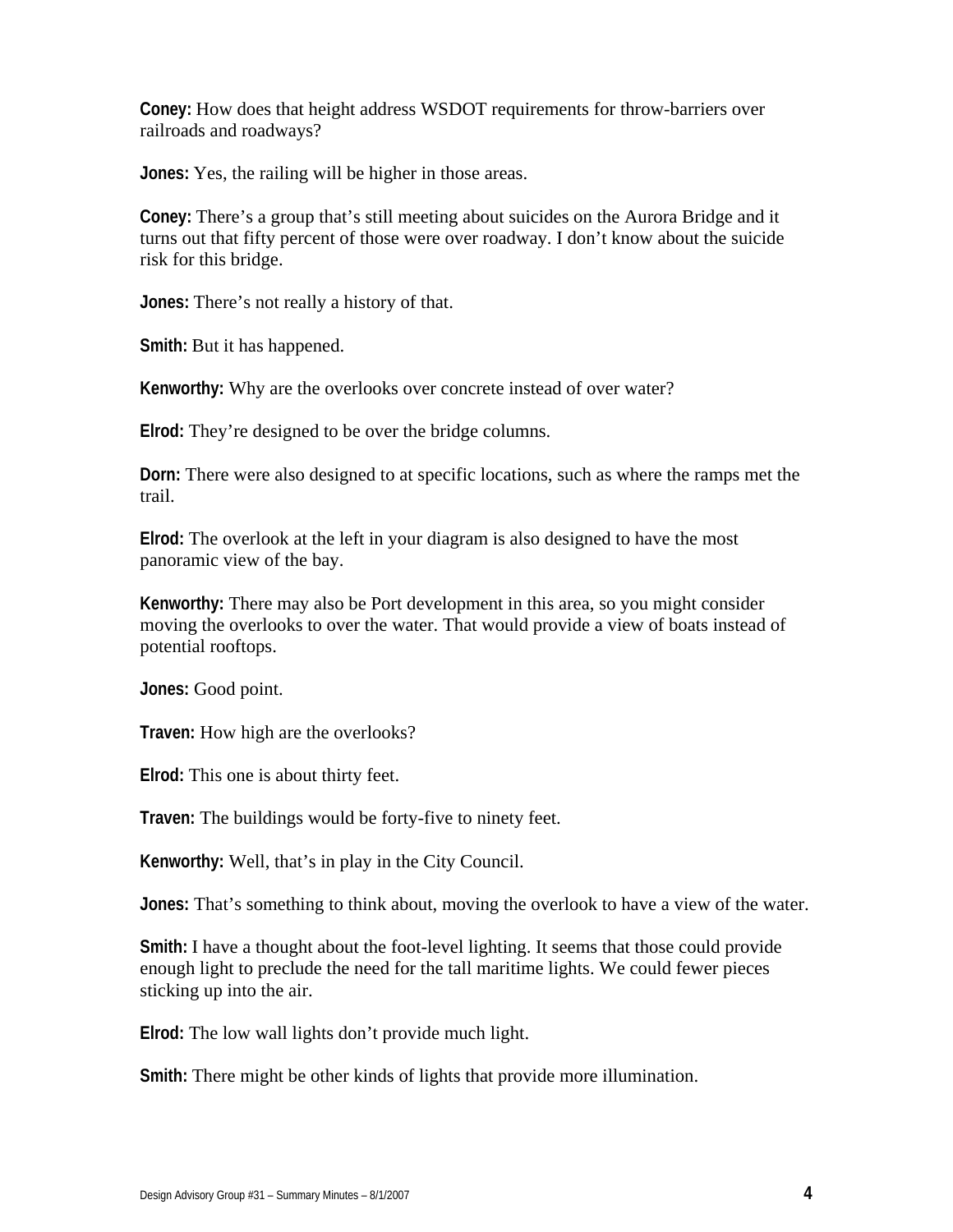**Kenworthy:** There could be many advantages of having lights that provides real lighting and not just an architectural feature.

**Smith:** It would create an architectural feature, still, but you could have more lighting down low, less stuff sticking up. It's a beautiful bridge.

**Elrod:** There could also be lights not only on the outside barrier but on the inside barrier, for additional lighting.

**Coney:** I think there's a basic safety and security issue. You need to light the sidewalk and you need to light people's faces

**Kenworthy:** I think Mike [Smith] is not suggesting a low-lighted area; there is a security issue with lights. The cruise ships are also building an office building at the end of the pier.

**Coney:** That would really light the underside of the bridge, though.

**Kenworthy:** Could you get back to us about those options and what stronger lighting might be available?

**Elrod:** Sure.

**Smith:** There's a lot of lighting on the roadway.

**Dorn:** Yes, it's city-level lighting. The roadway will be well lit.

**Coney:** I would argue strongly against thirty inch high lighting figures.

**Traven:** Is there a plan with the City to have energy efficient lighting? I don't know what they're using now.

**Jones**: The sodium vapor lamps are less energy consuming than mercury vapor, the city made that change a long time ago.

**Coney:** Sodium looks very orange?

**Jones:** Yes, more like that.

**Elrod:** In the lower right image on the first page (1.4), you'll see that we talked about using overlooks to provide some art of some kind and we'll coordinate with the city artist. One comment from last meeting was that we should carry the pattern on the sidewalk beyond just the overlook area to indicate the special area to bicyclists and others. On the second sheet, the columns are shown under the bridge. There has been some different direction on the box girder that Jerry [Dorn] will explain.

**Dorn:** We had talked previously about a solid section under the bridge, so the underside would be one smooth surface. In the design, we have one long straight stretch of the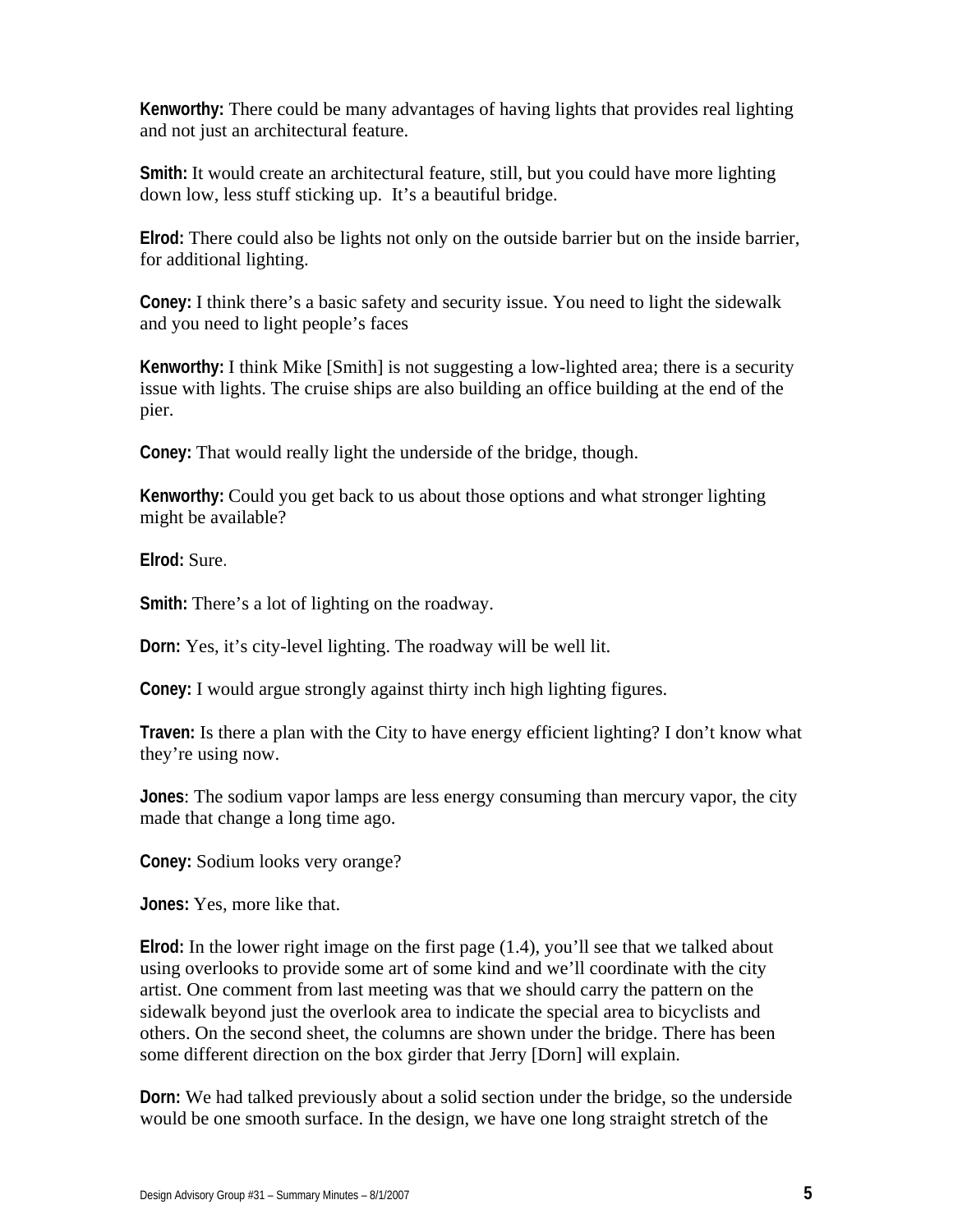bridge and doesn't turn or vary in width as we expected it to, and that area also has difficult soil. For that section, we'll use a pre-cast box method. The aesthetic will be somewhat different, though from the side view it will look identical.

**Jones:** It's a compromise, something between the single solid box and having many girders.

**Coney:** The bird nesting issue was one reason for the solid box.

**Jones:** Yes, and birds won't be able to nest on this type of structure either. Also, this change is only for the level section between the railroad tracks and where the bridge takes off up to the bluff. All the haunched box sections will still be cast in place  $(15<sup>th</sup>$  Avenue crossing and the Magnolia Bluff).

**Smith:** The roadway stanchions here could have the pedestrian lighting on them also and maybe there could be two lamps on one stanchion to have fewer poles in the air.

**Elrod:** That's something we could take a look at to see if we can meet all the demands.

**Coney:** But by not alternating the light sources you'll reduce the light on the sidewalk; why do you want to do that?

**Smith:** It just looks better.

**Coney:** Why?

**Smith:** For the view.

**Brandt:** We've clearly recorded both of your ideas and concerns.

**Jones:** And the intensity of lighting has to be appropriate, regardless.

Brian also discussed the colors for the bridge. The team and the DAG had discussed a pigmented sealer applied to the bridge, and SDOT is thinking of a taupe color. This would be a warm color that blends with the environmental and the girder would have a slightly darker color to reduce the visual effect – the coloration can really make a big difference. Right now they are not anticipating a colored sidewalk except for any art in the overlook areas, so it would be a natural grey. The third graphic (1.3) shows the whole design feel, including the overlooks with the special grading and the spacing of the lights and columns.

The sheet showing the wall textures  $(3.1 – 3.3)$  reflects discussion with the DAG about the rope texture that people liked. The design team took a look at the way the textures would appear on the actual bridge and thought having it on the columns and the retaining walls would tie it together visually. Those walls are highlighted in yellow.

#### **Discussion**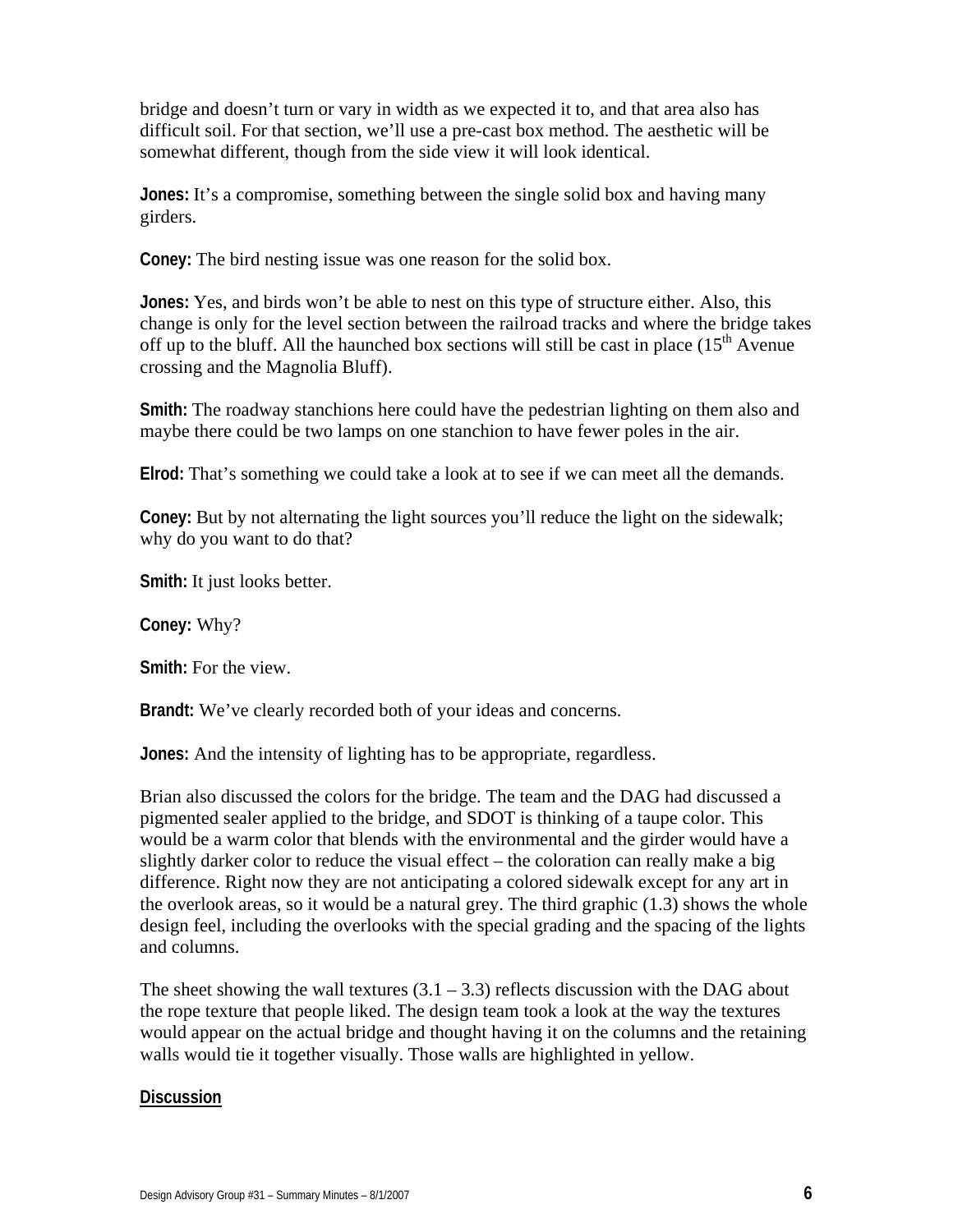**Kenworthy:** The rope texture? Is that like the Galer Street overpass shipping lines texture?

**Elrod:** Yes, but the pattern won't be shaped in an arc as it is there.

**Brandt:** It will be a straight line with a twisting rope texture.

Brian also explained the bus stop options that were considered. The yellow line at the top of the westbound side (5.1) represents a five-foot sidewalk and ends at the bus stop. There's also a switchback ramp or trail that could head back to the bridge and tie in with the existing trail. The red arrows and lines show the circulation path we anticipate on the bridge.

The second bus stop, closer to the railroad tracks, would require another ramp structure on the north side.

#### **Discussion**

**Kenworthy:** Are you familiar with the recommendations of the Seattle Planning Commission that came out on July 18?

**Elrod:** No, I'm not familiar with that.

**Kenworthy:** They are an independent body and they've just issued recommendations about Seattle's future industrial land use policy. The thrust of those is not supportive of the North Bay plan, and I'm not sure who you're talking to at the Port of Seattle, but if you assumed North Bay was not going to be built, how would your design change?

**Jones:** We would still need to make the same pedestrian and vehicle connections.

**Kenworthy:** Corey Electric has been asking for a long term lease with the Port. One of the issues is how much infrastructure would those industries require? One of the arguments of the North Bay overlay is that it would spread the cost of infrastructure, but that assumes everyone shares the cost. The commissioners are skeptical of this plan and it would be important to hear back as to what extent these recommendations affect these plans. How about at the next DAG?

**Jones:** I think the biggest impact is how much and how intentionally that area is developed. What we have designed responds to possible development given the current zoning.

**Coney:** I would say that the planning commission doesn't have statutory control over how the overlay is put in.

**Kenworthy:** True, City Council does.

**Coney:** The planning commission is influential but I think the City and the Port have an agreement.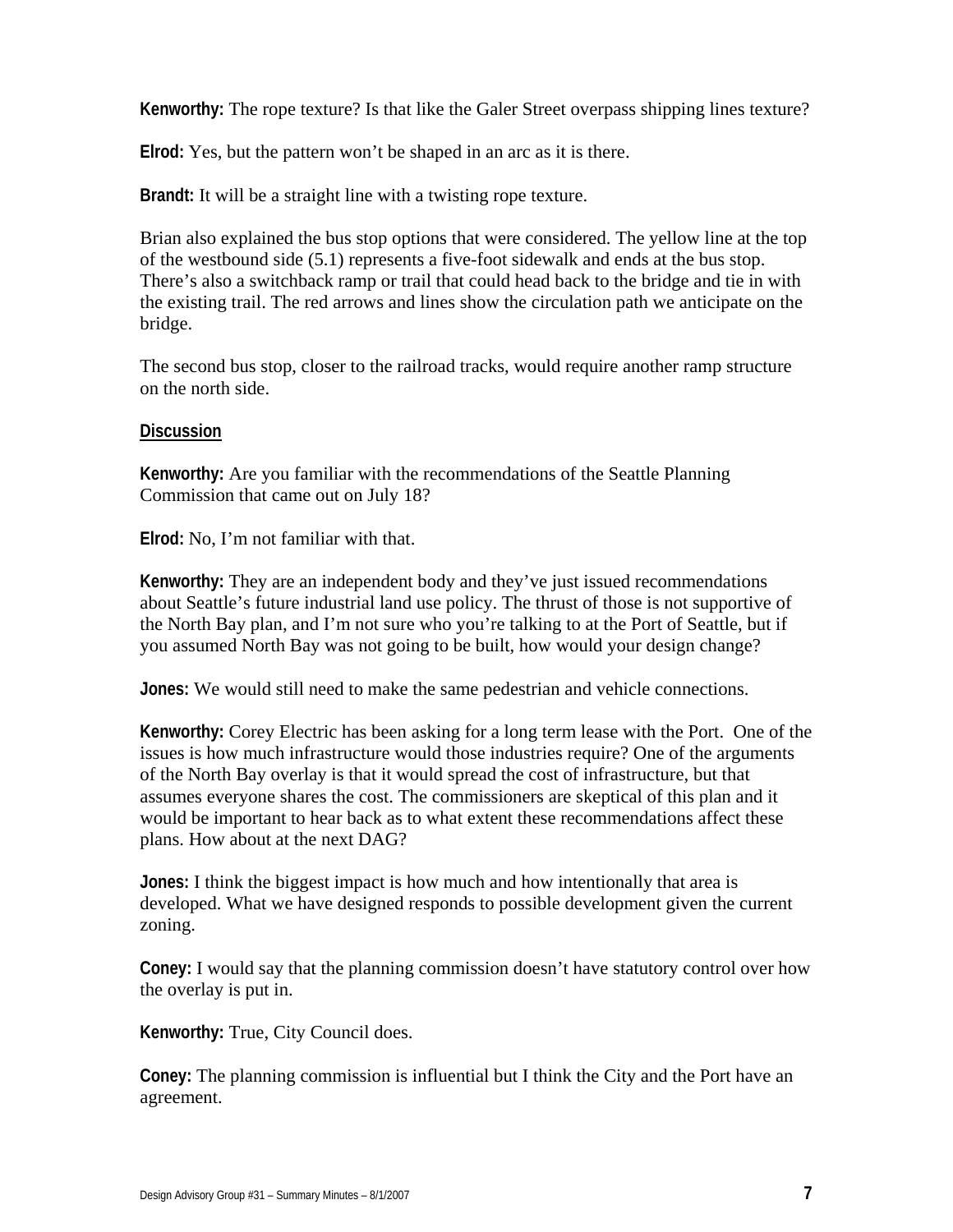**Brandt:** We find that plan on their website?

**Kenworthy:** Yes.

Brian also described the designs for the pedestrian ramps, reminding the group that the ramp must meet ADA requirements. The options presented  $(6.1 - 6.4)$  are mostly for the south end connection, but they also looked at the north end. The north end ramp was very difficult to fit into the available space and the design team didn't think it worked as well as  $(7.1 - 7.2)$ . The other thought was to connect both the north and south ramps under the bridge, but there was not enough clearance under the structure to accommodate that.

Jerry introduced the detour routes (8.1) and explained that the yellow on the top of the page are some detour routes. The group has talked about using the Galer Flyover and using the existing bridge to maintain traffic in the corridor.

#### **Discussion**

**Kenworthy:** Would this be only during construction? Can we label these "temporary detour routes?"

**Jones:** Yes, there are temporary routes for twelve months of the construction.

**Dorn:** The intent is to keep traffic in the corridor and this is still a detour that will be worked out.

**Kenworthy:** I just want to be clear what this is because it will have implications later.

**Dorn:** In this version, instead of using the old bridge as a detour, we use the new bridge. You could build the new bridge up to this ramp and then deconstruct the whole old bridge without having to use the existing as a detour.

**Kenworthy:** Have you run this by the cruise ship staff?

**Dorn:** Yes, we have comments coming from them.

**Kenworthy:** We also need to make sure this is blessed by the seaport operations person. Please share those comments with the DAG as well.

**Dorn:** Their concern is focused on any traffic coming through the Port facility. They are also looking at relocating the security zones to outside of the construction zone.

**Kenworthy:** Where will it be relocated?

**Dorn:** I believe on the right side near City Ice.

**Kenworthy:** Where exactly?

**Jones:** We can get more detail once we have comments from seaport operations.